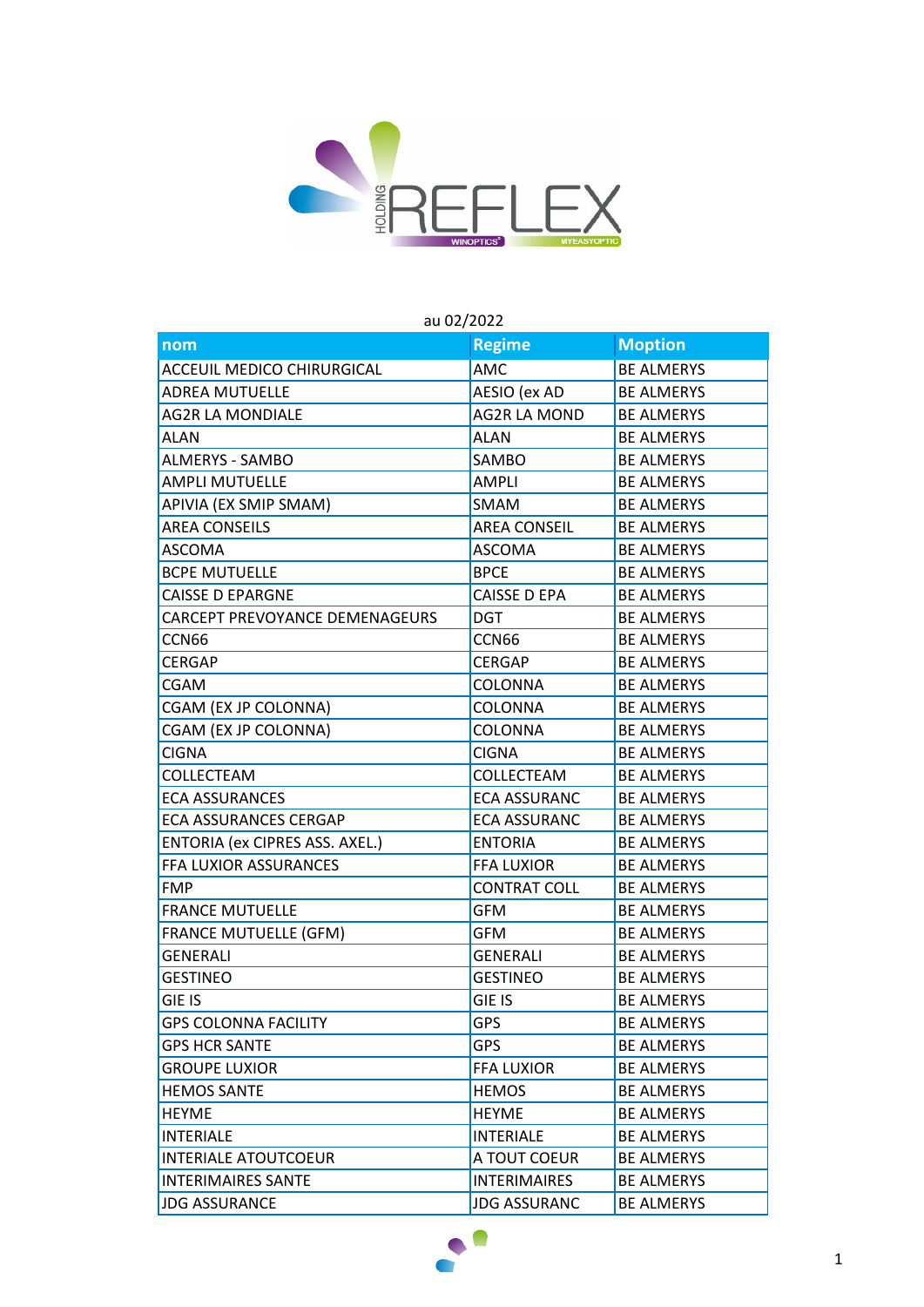| nom                              | <b>Regime</b>       | <b>Moption</b>    |
|----------------------------------|---------------------|-------------------|
| <b>KLESIA MUT</b>                | <b>KLESIA</b>       | <b>BE ALMERYS</b> |
| LA BANQUE POSTALE (LPB)          | <b>LBPAS</b>        | <b>BE ALMERYS</b> |
| LA MUTUELLE GENERALE             | <b>LMG</b>          | <b>BE ALMERYS</b> |
| LA MUTUELLE GENERALE             | <b>LMG</b>          | <b>BE ALMERYS</b> |
| LA MUTUELLE GENERALE             | <b>LMG</b>          | <b>BE ALMERYS</b> |
| LA SOLIDARITE MUTUALISTE         | LA SOLIDARIT        | <b>BE ALMERYS</b> |
| LAMIE                            | LAMIE               | <b>BE ALMERYS</b> |
| <b>LMDE INTERIALE</b>            | <b>LMDE</b>         | <b>BE ALMERYS</b> |
| <b>MACIF APIVIA</b>              | <b>MACIF APIVIA</b> | <b>BE ALMERYS</b> |
| MACIF APIVIA APIVMIMA            | <b>MACIF APIVIA</b> | <b>BE ALMERYS</b> |
| MACIF APIVIA APIVMIMM            | <b>MACIF APIVIA</b> | <b>BE ALMERYS</b> |
| MACIF APIVIA APIVMM              | <b>MACIF APIVIA</b> | <b>BE ALMERYS</b> |
| MACIF APIVIA MUTUELLE            | <b>MACIF APIVIA</b> | <b>BE ALMERYS</b> |
| <b>MACIF APIVIA MUTUELLE</b>     | <b>MACIF APIVIA</b> | <b>BE ALMERYS</b> |
| <b>MACIF APIVIA MUTUELLE</b>     | <b>MACIF APIVIA</b> | <b>BE ALMERYS</b> |
| <b>MACIF MMS</b>                 | <b>MACIF PREVOY</b> | <b>BE ALMERYS</b> |
| <b>MACIF MPIBM</b>               | <b>MACIF PREVOY</b> | <b>BE ALMERYS</b> |
| MAPA AG2R LA MONDIALE            | AG2R LA MOND        | <b>BE ALMERYS</b> |
| <b>MATH PREVARIS</b>             | <b>MATH PREVARI</b> | <b>BE ALMERYS</b> |
| MCEN (CLERCS EMPLOYES NOTAIRE)   | <b>MCEN</b>         | <b>BE ALMERYS</b> |
| <b>MIAG</b>                      | <b>MIAG</b>         | <b>BE ALMERYS</b> |
| <b>MNFCT</b>                     | <b>MNFCT</b>        | <b>BE ALMERYS</b> |
| <b>MSH</b>                       | <b>MSH</b>          | <b>BE ALMERYS</b> |
| <b>MSH</b>                       | <b>MSH</b>          | <b>BE ALMERYS</b> |
| MUT DES CUISINIERS DE FRANCE     | <b>CUISINIERS D</b> | <b>BE ALMERYS</b> |
| MUT DU PERSONNEL DES CPAMIF      | <b>CPAMIF</b>       | <b>BE ALMERYS</b> |
| MUT. CENTRALE DES FINANCES       | <b>MCF</b>          | <b>BE ALMERYS</b> |
| MUT. CH. COMM. ET INDUS. MCCI    | MUT PERSO CC        | <b>BE ALMERYS</b> |
| MUT. DE LA BRED BANQUE POPULA.   | <b>MUT DE LA BR</b> | <b>BE ALMERYS</b> |
| MUT. DE PONTOISE                 | <b>MDP</b>          | <b>BE ALMERYS</b> |
| MUT. DES ETUDIANTS DE PROVENCE   | <b>MEP</b>          | <b>BE ALMERYS</b> |
| <b>MUT. ENTRAIN - ALMERYS</b>    | <b>ENTRAIN</b>      | <b>BE ALMERYS</b> |
| MUT. GENERALE AFF. SOCIALES      | <b>MGAS</b>         | <b>BE ALMERYS</b> |
| MUT. GEODIS CALBERSON KLESIA     | <b>GEODIS CALBE</b> | <b>BE ALMERYS</b> |
| <b>MUT. GESTIONNAIRES SAFRAN</b> | SAFRAN              | <b>BE ALMERYS</b> |
| MUT. MIEUX ETRE OWLIANCE         | OWLIANCE            | <b>BE ALMERYS</b> |
| MUT. MIEUX ETRE OWLIANCE         | <b>OWLIANCE</b>     | <b>BE ALMERYS</b> |
| MUT. MINISTERE JUSTI             | MMJ                 | <b>BE ALMERYS</b> |
| MUT. PREVOYANCE PERSO. MACIF     | <b>MACIF MPPM</b>   | <b>BE ALMERYS</b> |
| MUT. SAINT GERMAIN KLESIA        | MUT ST GERMA        | <b>BE ALMERYS</b> |
| MUT. TRANSPORT MARCHANDISES      | TRM                 | <b>BE ALMERYS</b> |
| <b>MUTUALE 41</b>                | <b>MUTUALE 41</b>   | <b>BE ALMERYS</b> |
| MUTUELLE CARCEPT PREVOYANCE      | <b>CARCEPT PREV</b> | <b>BE ALMERYS</b> |
| MUTUELLE DES CHEMINOTS           | <b>MFCF</b>         | <b>BE ALMERYS</b> |
| MUTUELLE GENERALE DE LA POLICE   | <b>MGP SANTE</b>    | <b>BE ALMERYS</b> |
| MUTUELLE KMS DUO                 | <b>KMS</b>          | <b>BE ALMERYS</b> |
| <b>MUTUELLE NTC</b>              | NTC                 | <b>BE ALMERYS</b> |
| <b>MUTUELLE SMATIS</b>           | <b>SMATIS</b>       | <b>BE ALMERYS</b> |
| <b>OPTILYS - AMPLI</b>           | AMPLI               | <b>BE ALMERYS</b> |

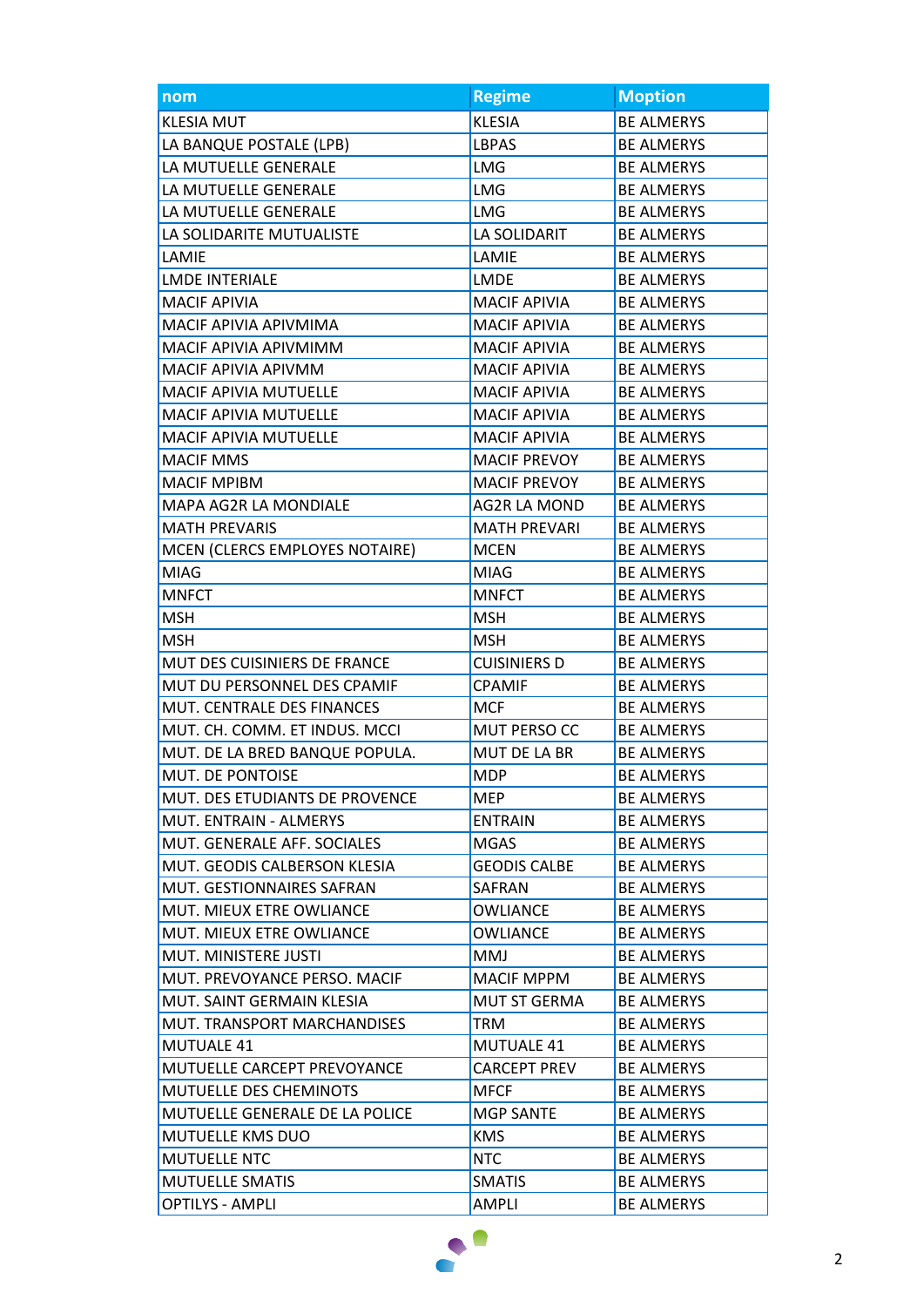| nom                                   | <b>Regime</b>       | <b>Moption</b>      |
|---------------------------------------|---------------------|---------------------|
| OPTILYS - ASCOMA                      | <b>ASCOMA</b>       | <b>BE ALMERYS</b>   |
| <b>OPTILYS - CGAM</b>                 | <b>COLONNA</b>      | <b>BE ALMERYS</b>   |
| <b>OPTILYS - CIPRES VIE</b>           | <b>ENTORIA</b>      | <b>BE ALMERYS</b>   |
| OPTILYS - GPS (EX JP COLONNA)         | <b>GPS</b>          | <b>BE ALMERYS</b>   |
| OPTILYS - GPS COLONNA FACILITY        | <b>GPS</b>          | <b>BE ALMERYS</b>   |
| <b>OPTILYS - GPS HCR SANTE</b>        | GPS                 | <b>BE ALMERYS</b>   |
| OPTILYS - MUT. CENTR. FINANCES        | <b>MCF</b>          | <b>BE ALMERYS</b>   |
| OPTILYS - S2H VIVINTER PREVOY.        | <b>VIVINTER</b>     | <b>BE ALMERYS</b>   |
| <b>OPTILYS - SAMBO</b>                | SAMBO               | <b>BE ALMERYS</b>   |
| PLANSANTE GFP INTERIALE               | PLANSANTE           | <b>BE ALMERYS</b>   |
| <b>POP SANTE</b>                      | <b>POP SANTE</b>    | <b>BE ALMERYS</b>   |
| <b>REUNICA</b>                        | <b>REUNICA</b>      | <b>BE ALMERYS</b>   |
| <b>S2H VIVINTER PREVOYANCE</b>        | <b>VIVINTER</b>     | <b>BE ALMERYS</b>   |
| <b>SIACI ST HONORE</b>                | <b>SIACI</b>        | <b>BE ALMERYS</b>   |
| <b>SMIRSEP</b>                        | <b>SMIRSEP</b>      | <b>BE ALMERYS</b>   |
| SOCIAPLUS PESENTI GESTION             | PESENTI GEST        | <b>BE ALMERYS</b>   |
| SOLLY AZAR ASSURANCES                 | <b>SOLLY AZAR</b>   | <b>BE ALMERYS</b>   |
| SOS MUTUELLE ASSURANCE                | SOS MUT             | <b>BE ALMERYS</b>   |
| <b>UMEN</b>                           | <b>UMEN</b>         | <b>BE ALMERYS</b>   |
| VALEO                                 | VALEO               | <b>BE ALMERYS</b>   |
| VERSPIEREN                            | VERSPIEREN          | <b>BE ALMERYS</b>   |
| <b>VIASANTE</b>                       | <b>VIASANTE MC1</b> | <b>BE ALMERYS</b>   |
| <b>AESIO MUTUELLE</b>                 | AESIO (ex AD        | <b>CARTE BLANCH</b> |
| <b>AESIO MUTUELLE CENTRE 2</b>        | <b>EOVIE AESIO</b>  | <b>CARTE BLANCH</b> |
| <b>AG2R LA MONDIALE</b>               | <b>AG2R LA MOND</b> | <b>CARTE BLANCH</b> |
| <b>AGRI PREVOYANCE</b>                | <b>AGRICA</b>       | <b>CARTE BLANCH</b> |
| <b>AGRI PREVOYANCE AGRICA</b>         | <b>AGRICA</b>       | <b>CARTE BLANCH</b> |
| <b>AGRICA</b>                         | AGRICA              | <b>CARTE BLANCH</b> |
| <b>AGRICA CCPMA PREVOYANCE</b>        | <b>AGRICA</b>       | <b>CARTE BLANCH</b> |
| <b>AGRICA CPCEA</b>                   | <b>AGRICA</b>       | <b>CARTE BLANCH</b> |
| <b>AIOSANTE HENNER</b>                | <b>AIOSANTE</b>     | <b>CARTE BLANCH</b> |
| AMIS (AVIVA)                          | AMIS                | <b>CARTE BLANCH</b> |
| APIVIA MATHPREVARIS                   | <b>MACIF APIVIA</b> | <b>CARTE BLANCH</b> |
| <b>APS PREVOYANCE</b>                 | APS PREVOYAN        | <b>CARTE BLANCH</b> |
| <b>AVIVA ASSURANCES</b>               | AVIVA               | <b>CARTE BLANCH</b> |
| <b>BALOO</b>                          | <b>BALOO DELTA</b>  | <b>CARTE BLANCH</b> |
| <b>BENEFIZ</b>                        | <b>BENEFIZ</b>      | <b>CARTE BLANCH</b> |
| <b>BQ. POPULAIRE CAISSE D'EPARGNE</b> | MUT DE LA BR        | <b>CARTE BLANCH</b> |
| BUREAU COMMUN D'ASSU. COLLECT.        | <b>BCAC</b>         | <b>CARTE BLANCH</b> |
| <b>CCMO MUTUELLE</b>                  | <b>CCMO</b>         | <b>CARTE BLANCH</b> |
| CEGEMA                                | CEGEMA              | <b>CARTE BLANCH</b> |
| CETIM                                 | <b>CETIM</b>        | CARTE BLANCH        |
| CGRM                                  | <b>CGRM</b>         | <b>CARTE BLANCH</b> |
| CIPREV GRP. V. HUGO                   | <b>CIPREV</b>       | <b>CARTE BLANCH</b> |
| <b>COGEVIE</b>                        | <b>COGEVIE</b>      | CARTE BLANCH        |
| COLLECTEAM                            | COLLECTEAM          | CARTE BLANCH        |
| CREDIT AGRICOLE PACIFICA MSA          | <b>PACIFICA</b>     | <b>CARTE BLANCH</b> |
| <b>ENTIS GESTION</b>                  | <b>ENTIS</b>        | <b>CARTE BLANCH</b> |
| ENTORIA (EX CIPRES VIE AXELL.)        | <b>ENTORIA</b>      | CARTE BLANCH        |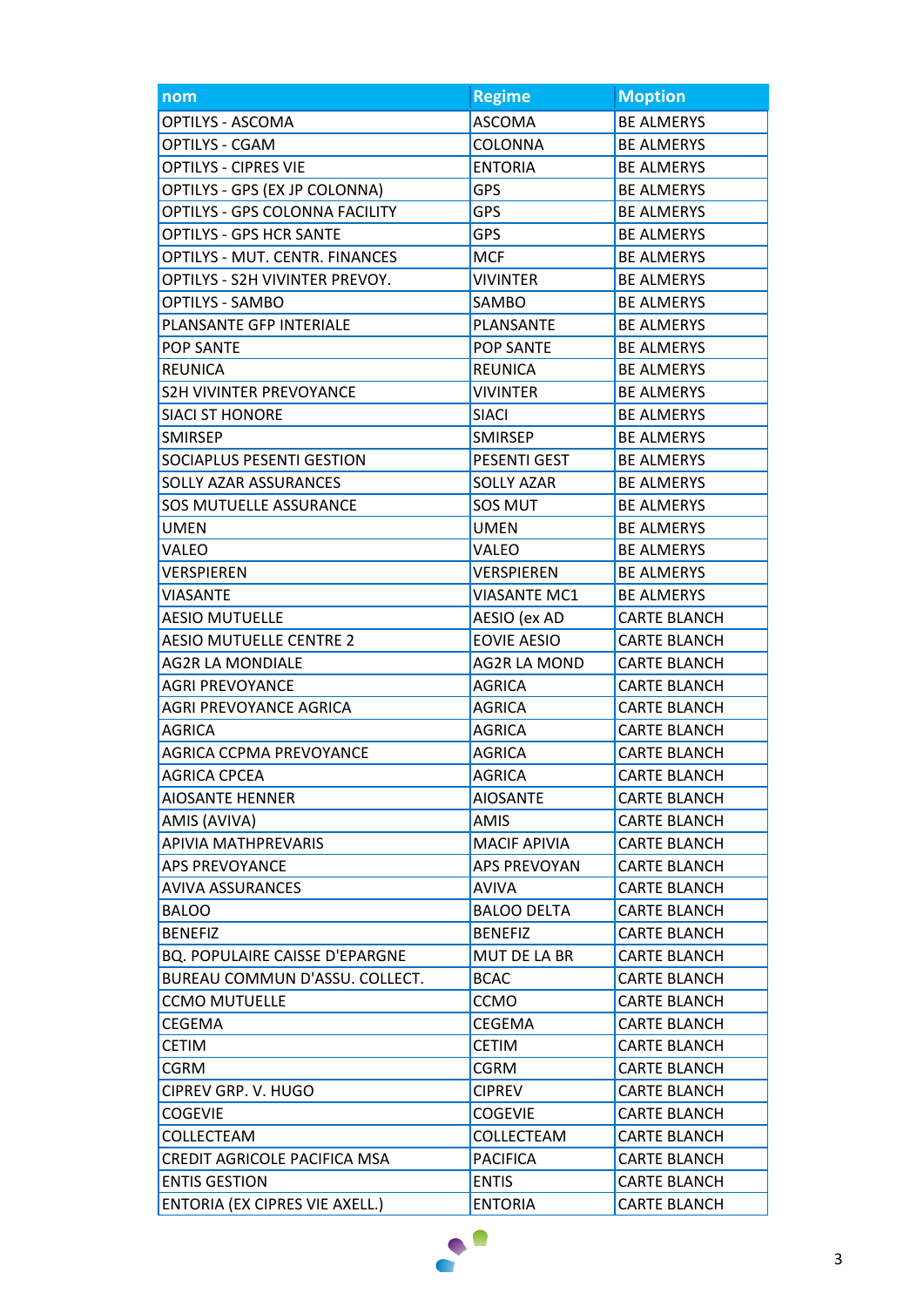| nom                                | <b>Regime</b>       | <b>Moption</b>      |
|------------------------------------|---------------------|---------------------|
| <b>EPSIL EQUITE</b>                | <b>LEQUITE</b>      | <b>CARTE BLANCH</b> |
| FILHET ALLARD ET CIE               | <b>FILHET ALLAR</b> | <b>CARTE BLANCH</b> |
| <b>FRANCE MUTUELLE</b>             | <b>GFM</b>          | <b>CARTE BLANCH</b> |
| <b>GENERALI GESTION SANTE</b>      | <b>GENERALI</b>     | <b>CARTE BLANCH</b> |
| <b>GENERATION</b>                  | <b>GENERATION</b>   | <b>CARTE BLANCH</b> |
| <b>GMC HENNER</b>                  | <b>GMC</b>          | <b>CARTE BLANCH</b> |
| <b>GMC HENNER MACSF</b>            | <b>GMC</b>          | <b>CARTE BLANCH</b> |
| <b>GMC HENNER SO LYON MUTUELLE</b> | <b>GMC</b>          | <b>CARTE BLANCH</b> |
| <b>GRAS SAVOYE</b>                 | <b>GRAS SAVOYE</b>  | <b>CARTE BLANCH</b> |
| <b>GROUPE VICTOR HUGO</b>          | <b>VICTOR HUGO</b>  | <b>CARTE BLANCH</b> |
| <b>HELIUM</b>                      | <b>HELIUM</b>       | <b>CARTE BLANCH</b> |
| <b>HEMOS SANTE</b>                 | <b>HEMOS</b>        | <b>CARTE BLANCH</b> |
| KLESIA MUT (ex MCDEF)              | <b>KLESIA</b>       | <b>CARTE BLANCH</b> |
| <b>KLESIA MUT CENTRE 2</b>         | <b>KLESIA</b>       | <b>CARTE BLANCH</b> |
| LA MUTUELLE GENERALE               | <b>LMG</b>          | <b>CARTE BLANCH</b> |
| LA MUTUELLE VERTE                  | LA MUT VERTE        | <b>CARTE BLANCH</b> |
| LES MENAGES PREVOYANTS (LMP)       | <b>MUT LMP</b>      | <b>CARTE BLANCH</b> |
| LES MUTUELLES DU SOLEIL            | <b>MUT SOLEIL</b>   | <b>CARTE BLANCH</b> |
| <b>LINEA</b>                       | <b>NEOLIANE</b>     | <b>CARTE BLANCH</b> |
| M. PERSONNEL SOCIETE GENERALE      | <b>MUT CONFLANS</b> | <b>CARTE BLANCH</b> |
| MACIF MUTUALITE GESTION            | <b>MACIF MUTUAL</b> | <b>CARTE BLANCH</b> |
| MDM (MUTUELLE MEDECIN)             | <b>MDM</b>          | <b>CARTE BLANCH</b> |
| <b>MERCER</b>                      | <b>MERCER</b>       | <b>CARTE BLANCH</b> |
| <b>MIEL MUTUELLE</b>               | <b>MIEL</b>         | <b>CARTE BLANCH</b> |
| <b>MNFCT</b>                       | <b>MNFCT</b>        | <b>CARTE BLANCH</b> |
| MNH (Mut. Natio. Hospitaliers)     | <b>MNH</b>          | <b>CARTE BLANCH</b> |
| MPPM M. PREV. PERSONNEL MACIF      | <b>MACIF MPPM</b>   | <b>CARTE BLANCH</b> |
| MS SANTE (MSM) HENNER              | <b>MSM</b>          | <b>CARTE BLANCH</b> |
| MUT. MEDECIN ET PROF. DE SANTE     | <b>MDM</b>          | <b>CARTE BLANCH</b> |
| MUTUA GESTION EPSIL                | NEOLIANE            | <b>CARTE BLANCH</b> |
| MUTUA GESTION NEOLIANE EQUITE      | <b>LEQUITE</b>      | <b>CARTE BLANCH</b> |
| <b>MUTUALIA</b>                    | MUTUALIA 93         | <b>CARTE BLANCH</b> |
| MUTUALIA ALLIANCE SANTE            | MUTUALIA 07         | <b>CARTE BLANCH</b> |
| MUTUALIA ALLIANCE SANTE            | MUTUALIA 62         | <b>CARTE BLANCH</b> |
| MUTUALIA ATLAN. ALLIANCE SANTE     | MUTUALIA 17         | <b>CARTE BLANCH</b> |
| MUTUALIA GRAND OUEST               | MUTUALIA 56         | <b>CARTE BLANCH</b> |
| MUTUALIA TERRIT. SOLIDAIRES        | MUTUALIA 38         | <b>CARTE BLANCH</b> |
| MUTUALIA TERRITOIRES SOLIDAIR.     | MUTUALIA 38         | <b>CARTE BLANCH</b> |
| <b>MUTUELLE MINISTERE JUSTICE</b>  | MMJ                 | <b>CARTE BLANCH</b> |
| MUTUELLE SAINT AUBANNAISE          | <b>MUT ST AUBAN</b> | <b>CARTE BLANCH</b> |
| MUTUELLE VICTOR HUGO               | VICTOR HUGO         | <b>CARTE BLANCH</b> |
| <b>NEOLIANE GESTION</b>            | <b>NEOLIANE</b>     | <b>CARTE BLANCH</b> |
| NUOMA MUTUELLE (IBAMEO)            | <b>IBAMEO</b>       | <b>CARTE BLANCH</b> |
| <b>PACIFICA</b>                    | <b>PACIFICA</b>     | <b>CARTE BLANCH</b> |
| PACIFICA (MSA)                     | <b>PACIFICA</b>     | CARTE BLANCH        |
| PLANSANTE GFP                      | PLANSANTE           | <b>CARTE BLANCH</b> |
| <b>REPAM GESTION</b>               | <b>REPAM</b>        | <b>CARTE BLANCH</b> |
| <b>REUNICA</b>                     | <b>REUNICA</b>      | <b>CARTE BLANCH</b> |
| ROEDERER HENNER                    | <b>ROEDERER</b>     | CARTE BLANCH        |

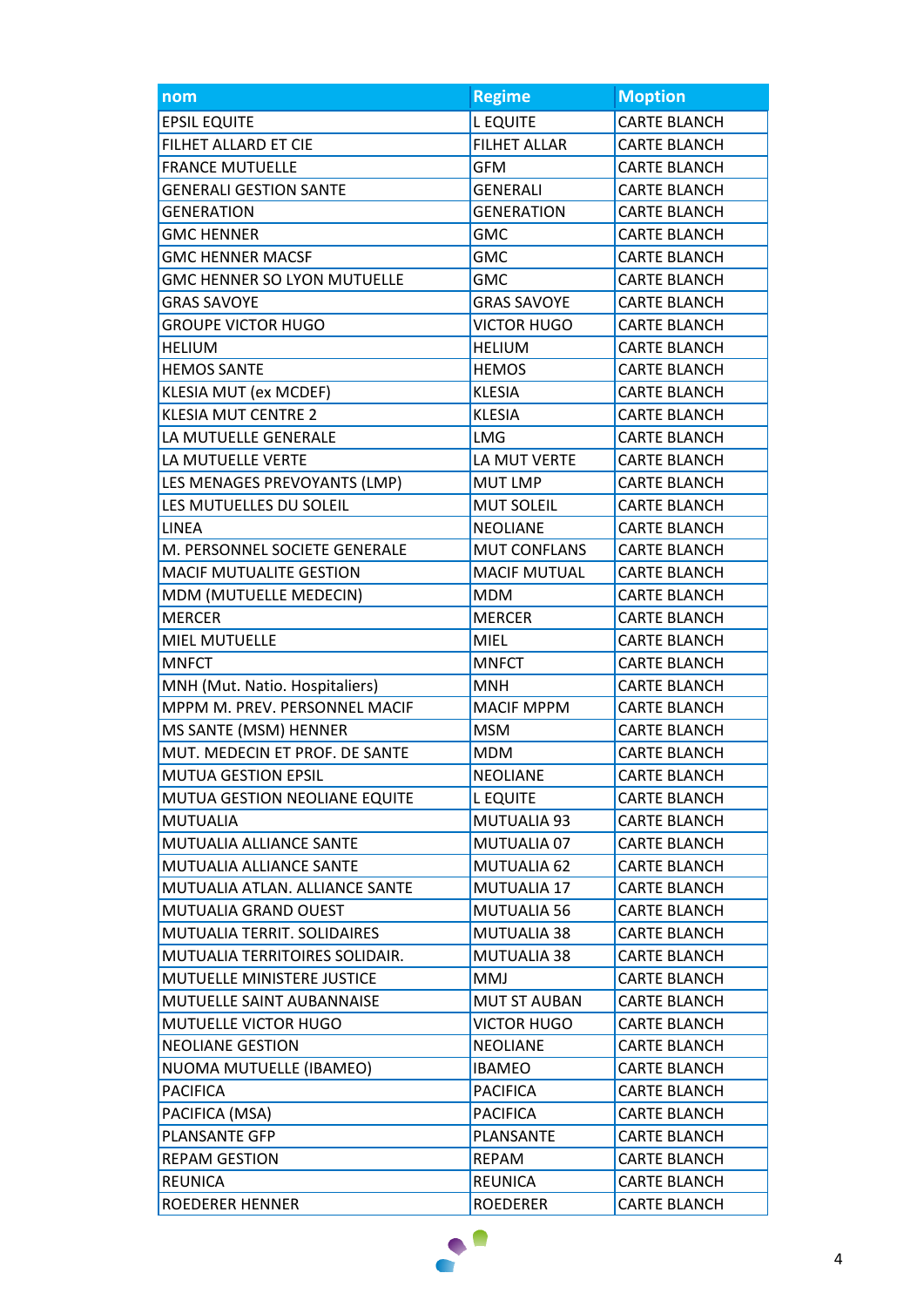| nom                                | <b>Regime</b>       | <b>Moption</b>      |
|------------------------------------|---------------------|---------------------|
| SFP DIOT BY HELIUM                 | <b>SFP</b>          | <b>CARTE BLANCH</b> |
| <b>SG SANTE</b>                    | <b>SG SANTE</b>     | <b>CARTE BLANCH</b> |
| SIACI ST HONORE VIVINTER PREV.     | <b>SIACI</b>        | <b>CARTE BLANCH</b> |
| SMISO CADRE (GSMC) HENNER          | <b>GSMC</b>         | <b>CARTE BLANCH</b> |
| SO LYON                            | SO LYON             | <b>CARTE BLANCH</b> |
| SOGECAP                            | SOGECAP             | <b>CARTE BLANCH</b> |
| <b>SUD OUEST MUTUALITE</b>         | SO MUTUALITE        | <b>CARTE BLANCH</b> |
| <b>SWISS LIFE</b>                  | <b>SWISS LIFE</b>   | <b>CARTE BLANCH</b> |
| <b>THELEM ASSURANCES</b>           | THELEM              | <b>CARTE BLANCH</b> |
| UNC GESTION                        | <b>UNC</b>          | <b>CARTE BLANCH</b> |
| <b>VIVENS ASSURANCES</b>           | <b>VIVENS</b>       | <b>CARTE BLANCH</b> |
| AGRI PREVOY. GRPE AGRICA           | <b>AGRICA</b>       | <b>ISANTE</b>       |
| AGRI PREVOY. GRPE AGRICA           | AGRICA              | <b>ISANTE</b>       |
| AGRICA CPCEA CCPMA AGRI PREVO.     | <b>AGRICA</b>       | <b>ISANTE</b>       |
| AGRICA CPCEA CCPMA AGRI PREVO.     | AGRICA              | <b>ISANTE</b>       |
| AGRICA MSA CCPMA                   | <b>AGRICA</b>       | <b>ISANTE</b>       |
| <b>ENTIS GESTION</b>               | <b>ENTIS</b>        | <b>ISANTE</b>       |
| <b>ENTIS GESTION</b>               | <b>ENTIS</b>        | <b>ISANTE</b>       |
| <b>ENTIS GESTION</b>               | <b>ENTIS</b>        | <b>ISANTE</b>       |
| <b>ENTIS GESTION</b>               | <b>ENTIS</b>        | <b>ISANTE</b>       |
| <b>ENTIS GESTION</b>               | <b>ENTIS</b>        | <b>ISANTE</b>       |
| <b>ENTIS GESTION</b>               | <b>ENTIS</b>        | <b>ISANTE</b>       |
| <b>ENTIS GESTION</b>               | <b>ENTIS</b>        | <b>ISANTE</b>       |
| <b>GESTASSUR</b>                   | <b>GESTASSUR</b>    | <b>ISANTE</b>       |
| GESTINEO                           | <b>GESTINEO</b>     | <b>ISANTE</b>       |
| <b>HUMANIS NATIONALE SMAPRI</b>    | <b>HUMANIS</b>      | <b>ISANTE</b>       |
| HUMANIS PREVOYANCE CRIA PREV.      | <b>HUMANIS</b>      | <b>ISANTE</b>       |
| HUMANIS PREVOYANCE ETIKA           | <b>HUMANIS</b>      | <b>ISANTE</b>       |
| HUMANIS PREVOYANCE MEDERIC         | <b>HUMANIS</b>      | <b>ISANTE</b>       |
| HUMANIS PREVOYANCE RADIANCE        | <b>HUMANIS</b>      | <b>ISANTE</b>       |
| HUMANIS PREVOYANCE SMI NOVALIS     | <b>HUMANIS</b>      | <b>ISANTE</b>       |
| <b>IGESTION</b>                    | <b>IGESTION</b>     | <b>ISANTE</b>       |
| <b>IRCEM</b>                       | <b>IRCEM</b>        | <b>ISANTE</b>       |
| <b>MALAKOFF HUMANIS PREVOYANCE</b> | <b>HUMANIS PREV</b> | <b>ISANTE</b>       |
| MMA ENTREPRISE                     | MMA ENTREPRI        | <b>ISANTE</b>       |
| MNH                                | MNH                 | <b>ISANTE</b>       |
| <b>MNH</b>                         | MNH                 | <b>ISANTE</b>       |
| MUT. HOPITAUX DE LA VIENNE         | <b>MHV</b>          | <b>ISANTE</b>       |
| MUTALIA (TOUTES MUTUELLES)         | <b>MUTUALIA</b>     | <b>ISANTE</b>       |
| MUTUALIA AGRI PREVOYANCE           | <b>AGRICA</b>       | <b>ISANTE</b>       |
| MUTUALIA ALLIANCE SANTE            | MUTUALIA 07         | <b>ISANTE</b>       |
| MUTUALIA ALLIANCE SANTE            | MUTUALIA 62         | <b>ISANTE</b>       |
| MUTUALIA ATLAN. ALLIANCE SANTE     | MUTUALIA 17         | <b>ISANTE</b>       |
| MUTUALIA GRAND OUEST               | MUTUALIA 56         | <b>ISANTE</b>       |
| MUTUALIA TERRIT. SOLIDAIRES        | MUTUALIA 38         | <b>ISANTE</b>       |
| MUTUALIA TERRITOIRES SOLIDAIR.     | MUTUALIA 38         | <b>ISANTE</b>       |
| <b>MUTUELLE DU MANS ASSURANCE</b>  | <b>MMA</b>          | <b>ISANTE</b>       |
| MUTUELLE JUST ENSEMBLE             | <b>MUT JUST</b>     | <b>ISANTE</b>       |
| PACIFICA MSA                       | <b>PACIFICA</b>     | <b>ISANTE</b>       |

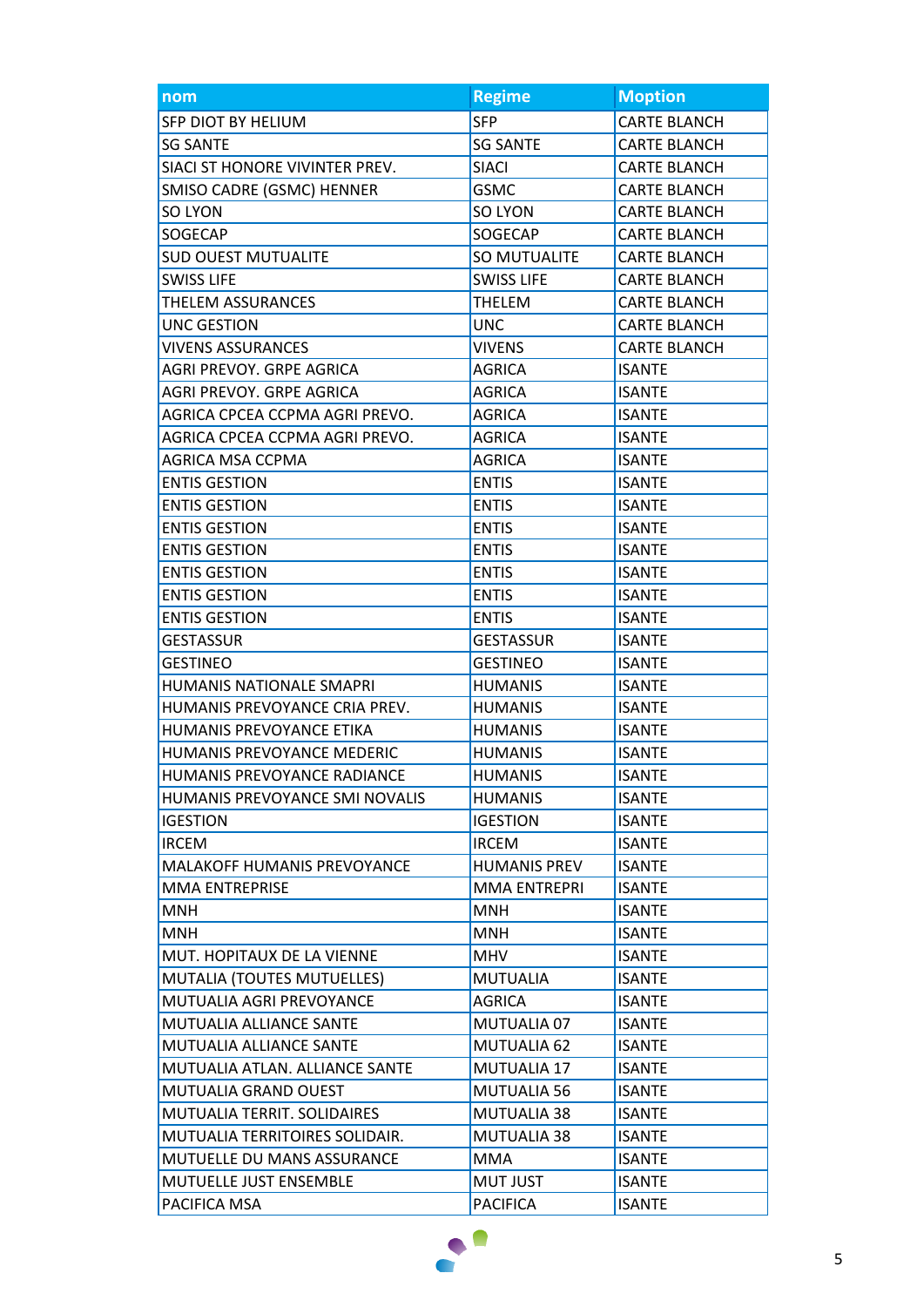| nom                                  | <b>Regime</b>       | <b>Moption</b> |
|--------------------------------------|---------------------|----------------|
| TERRITORIA MUTUELLE MHV              | <b>TERRITORIA</b>   | <b>ISANTE</b>  |
| <b>UNEO</b>                          | <b>UNEO</b>         | <b>ISANTE</b>  |
| <b>VERSPIEREN</b>                    | <b>VERSPIEREN</b>   | <b>ISANTE</b>  |
| <b>ABELA CPMS</b>                    | <b>CPMS</b>         | <b>ITELIS</b>  |
| AGGEMA (CARTE VIAMEDIS)              | AGGEMA              | <b>ITELIS</b>  |
| <b>AGR2 LA MONDIALE</b>              | <b>AG2R PREVOYA</b> | <b>ITELIS</b>  |
| <b>AON FRANCE</b>                    | <b>AON FRANCE</b>   | <b>ITELIS</b>  |
| <b>APRIA RSA</b>                     | APRIA RSA           | <b>ITELIS</b>  |
| APRIL ENTREPR. ALP PREVOY.           | <b>ALP PREVOYAN</b> | <b>ITELIS</b>  |
| <b>ARPEGE PREVOYANCE</b>             | ARPEGE              | <b>ITELIS</b>  |
| ARPEGE PREVOYANCE AG2R LA MON.       | ARPEGE              | <b>ITELIS</b>  |
| <b>ATOUT COEUR SANTE</b>             | <b>ATOUT COEUR</b>  | <b>ITELIS</b>  |
| <b>BALOO (EX DELTA ASSURANCE)</b>    | <b>BALOO DELTA</b>  | <b>ITELIS</b>  |
| BCAC A2 VIP (EX B2V)                 | <b>BCAC</b>         | <b>ITELIS</b>  |
| <b>CARCEPT PREVOYANCE</b>            | <b>CARCEPT PREV</b> | <b>ITELIS</b>  |
| <b>CARDIF ASSURANCE</b>              | <b>CARDIF</b>       | <b>ITELIS</b>  |
| <b>CETIM</b>                         | <b>CETIM</b>        | <b>ITELIS</b>  |
| CGAM                                 | COLONNA             | <b>ITELIS</b>  |
| <b>CGRM SPVIE</b>                    | <b>CGRM</b>         | <b>ITELIS</b>  |
| <b>COGEVIE</b>                       | <b>COGEVIE</b>      | <b>ITELIS</b>  |
| <b>COLLECTEAM (CARTE VIAMEDIS)</b>   | COLLECTEAM          | <b>ITELIS</b>  |
| DSC (AXA)                            | AXA                 | <b>ITELIS</b>  |
| <b>GENERATION</b>                    | <b>GENERATION</b>   | <b>ITELIS</b>  |
| <b>GEREP</b>                         | <b>GEREP</b>        | <b>ITELIS</b>  |
| <b>GESTASSUR (CARTE VIAMEDIS)</b>    | <b>GESTASSUR</b>    | <b>ITELIS</b>  |
| <b>GESTINEO</b>                      | <b>GESTINEO</b>     | <b>ITELIS</b>  |
| <b>GMC HENNER (CARTE VIAMEDIS)</b>   | GMC                 | <b>ITELIS</b>  |
| <b>GPS</b>                           | <b>GPS</b>          | <b>ITELIS</b>  |
| GR. INTERET ECO PREVOY. SOCIA.       | <b>GIEPS</b>        | <b>ITELIS</b>  |
| <b>GRAS SAVOYE</b>                   | <b>GRAS SAVOYE</b>  | <b>ITELIS</b>  |
| <b>GSP (CARTE VIAMEDIS)</b>          | <b>GSP</b>          | <b>ITELIS</b>  |
| HELIUM (CARTE VIAMEDIS)              | <b>HELIUM</b>       | <b>ITELIS</b>  |
| <b>HEMOS SANTE</b>                   | <b>HEMOS</b>        | <b>ITELIS</b>  |
| HUMANIS PREVOYANCE                   | <b>HUMANIS</b>      | <b>ITELIS</b>  |
| <b>INTERIALE</b>                     | <b>INTERIALE</b>    | <b>ITELIS</b>  |
| <b>INTERIMAIRES SANTE</b>            | <b>INTERIMAIRES</b> | <b>ITELIS</b>  |
| IPSEC PREVOYANCE (CART.ISANT.)       | <b>IPSEC</b>        | <b>ITELIS</b>  |
| IPSEC PREVOYANCE (CART.VIAME.)       | <b>IPSEC</b>        | <b>ITELIS</b>  |
| <b>JDG ASSURANCES</b>                | <b>JDG ASSURANC</b> | <b>ITELIS</b>  |
| <b>KLESIA PREVOYANCE</b>             | KLESIA (ex I        | <b>ITELIS</b>  |
| LA MUTUELLE DU VAR EMOA              | MUT DU VAR E        | <b>ITELIS</b>  |
| LA MUTUELLE GENERALE                 | <b>LMG</b>          | <b>ITELIS</b>  |
| LA MUTUELLE VERTE                    | LA MUT VERTE        | <b>ITELIS</b>  |
| LES MUTUELLES DU SOLEIL              | <b>MUT SOLEIL</b>   | <b>ITELIS</b>  |
| <b>LMDE</b>                          | <b>LMDE</b>         | <b>ITELIS</b>  |
| <b>LSN ASSURANCES SFP (viamedis)</b> | LSN FSP             | <b>ITELIS</b>  |
| M.POITIERS ASSUR. (C.ALMERYS)        | <b>MUT POITIERS</b> | <b>ITELIS</b>  |
| <b>MACIF</b>                         | <b>MACIF MUTUAL</b> | <b>ITELIS</b>  |
| MALAKOFF HUMANIS NATIONALE           | <b>MALAKOFF HUM</b> | <b>ITELIS</b>  |

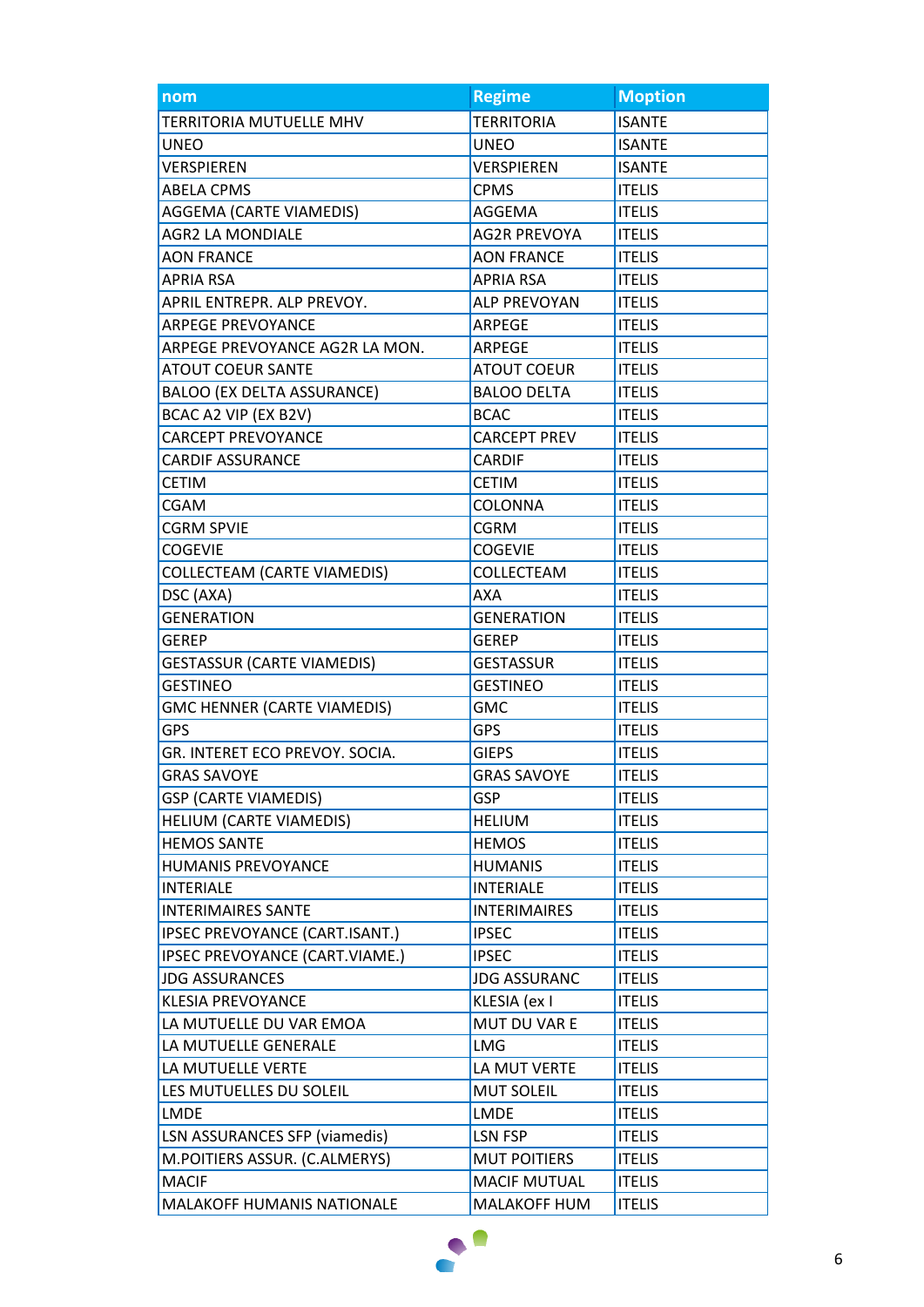| nom                            | <b>Regime</b>       | <b>Moption</b> |
|--------------------------------|---------------------|----------------|
| <b>MAPA AG2R LA MONDIALE</b>   | <b>AG2R LA MOND</b> | <b>ITELIS</b>  |
| <b>MCCI</b>                    | <b>MCCI</b>         | <b>ITELIS</b>  |
| <b>MIAG</b>                    | <b>MIAG</b>         | <b>ITELIS</b>  |
| <b>MIP GIE NATION</b>          | <b>MIP</b>          | <b>ITELIS</b>  |
| <b>MPJ BEZIERS</b>             | <b>MPJ</b>          | <b>ITELIS</b>  |
| MUT. DE POITIERS ASSURANCES    | <b>MUT POITIERS</b> | <b>ITELIS</b>  |
| MUT. DES CHEMINOTS             | <b>MFCF</b>         | <b>ITELIS</b>  |
| MUT. GEODIS CALBERSON          | <b>GEODIS CALBE</b> | <b>ITELIS</b>  |
| MUT. MIEUX ETRE OWLIANCE       | <b>MME</b>          | <b>ITELIS</b>  |
| <b>MUTA SANTE</b>              | <b>MUTA SANTE</b>   | <b>ITELIS</b>  |
| MUTAME ET PLUS NORMANDIE       | <b>MUTAME NORMA</b> | <b>ITELIS</b>  |
| MUTUELLE DES SENIORS.COM       | <b>MUTUELLE DES</b> | <b>ITELIS</b>  |
| MUTUELLE INTERNET.COM          | <b>MUTUELLE INT</b> | <b>ITELIS</b>  |
| PAVILLON PREVOYANCE            | <b>PAVILLON PRE</b> | <b>ITELIS</b>  |
| PLANSANTE GFP                  | PLANSANTE           | <b>ITELIS</b>  |
| PLEYEL SANTE MIPCF             | PLEYEL              | <b>ITELIS</b>  |
| ROEDERER SIMAX (CAR.VIAMEDIS)  | <b>ROEDERER</b>     | <b>ITELIS</b>  |
| SG SANTE (CARTE VIAMEDIS)      | <b>SG SANTE</b>     | <b>ITELIS</b>  |
| SIGMAGE                        | SIGMAGE             | <b>ITELIS</b>  |
| <b>SMATIS</b>                  | <b>SMATIS</b>       | <b>ITELIS</b>  |
| SOGAREP (AXA)                  | SOGAREP             | <b>ITELIS</b>  |
| STE INTERPRO MUT. INDEPEND. RP | <b>SIMIRP</b>       | <b>ITELIS</b>  |
| TEGO                           | TEGO                | <b>ITELIS</b>  |
| <b>UGIPS GESTION (AXA)</b>     | <b>UGIPS GESTIO</b> | <b>ITELIS</b>  |
| UNI SANTE PREVOYANCE           | <b>USP</b>          | <b>ITELIS</b>  |
| <b>VALEO (CARTE ALMERYS)</b>   | VALEO               | <b>ITELIS</b>  |
| VERSPIEREN                     | VERSPIEREN          | <b>ITELIS</b>  |
| <b>VIASANTE</b>                | VIASANTE MC1        | <b>ITELIS</b>  |
| <b>VIASANTE AG2R</b>           | <b>VIASANTE 69</b>  | <b>ITELIS</b>  |
| VIASANTE AG2R LA MONDIALE      | <b>VIASANTE 69</b>  | <b>ITELIS</b>  |
| VIVINTER PREVO.S2H (C.ALMERYS) | <b>VIVINTER</b>     | <b>ITELIS</b>  |
| VOTRE MUT. MOINS CHER.COM      | <b>VOTRE MUTUEL</b> | <b>ITELIS</b>  |
| <b>AUXILIAIRE</b>              | <b>AUXILIAIRE</b>   | <b>KORELIO</b> |
| <b>BTP PREVOYANCE</b>          | <b>BTP PREVOYAN</b> | <b>KORELIO</b> |
| <b>IRP AUTO MPA</b>            | IRP AUTO MPA        | <b>KORELIO</b> |
| LOURMEL                        | LOURMEL             | <b>KORELIO</b> |
| <b>MBTP DU NORD</b>            | <b>MBTP NORD</b>    | <b>KORELIO</b> |
| MGI                            | MGI                 | <b>KORELIO</b> |
| MUT. BTP SUD EST (MBTPSE)      | <b>MBTPSE</b>       | <b>KORELIO</b> |
| MUTUELLE BOISIERE DU BTP       | <b>MBBTP</b>        | <b>KORELIO</b> |
| MUTUELLE DE LA SADE            | MUT DE LA SA        | <b>KORELIO</b> |
| MUTUELLE MIEUX ETRE            | <b>MME</b>          | <b>KORELIO</b> |
| PRO BTP EPARGNE RETRAITE PREV. | <b>PROBTP ERP</b>   | <b>KORELIO</b> |
| PRO BTP ERP                    | <b>PROBTP ERP</b>   | <b>KORELIO</b> |
| PRODIGEO ASSURANCES            | <b>PRODIGEO</b>     | <b>KORELIO</b> |
| SAF BTP VIE                    | SAF BTP VIE         | <b>KORELIO</b> |
| <b>SMABTP</b>                  | <b>SMABTP</b>       | <b>KORELIO</b> |
| UNEM (AUDIENS PREVOYANCE)      | <b>UMEN</b>         | <b>KORELIO</b> |
| KALIXIA - OCIANE GROUP         | <b>OCIANE</b>       | <b>OXANTIS</b> |

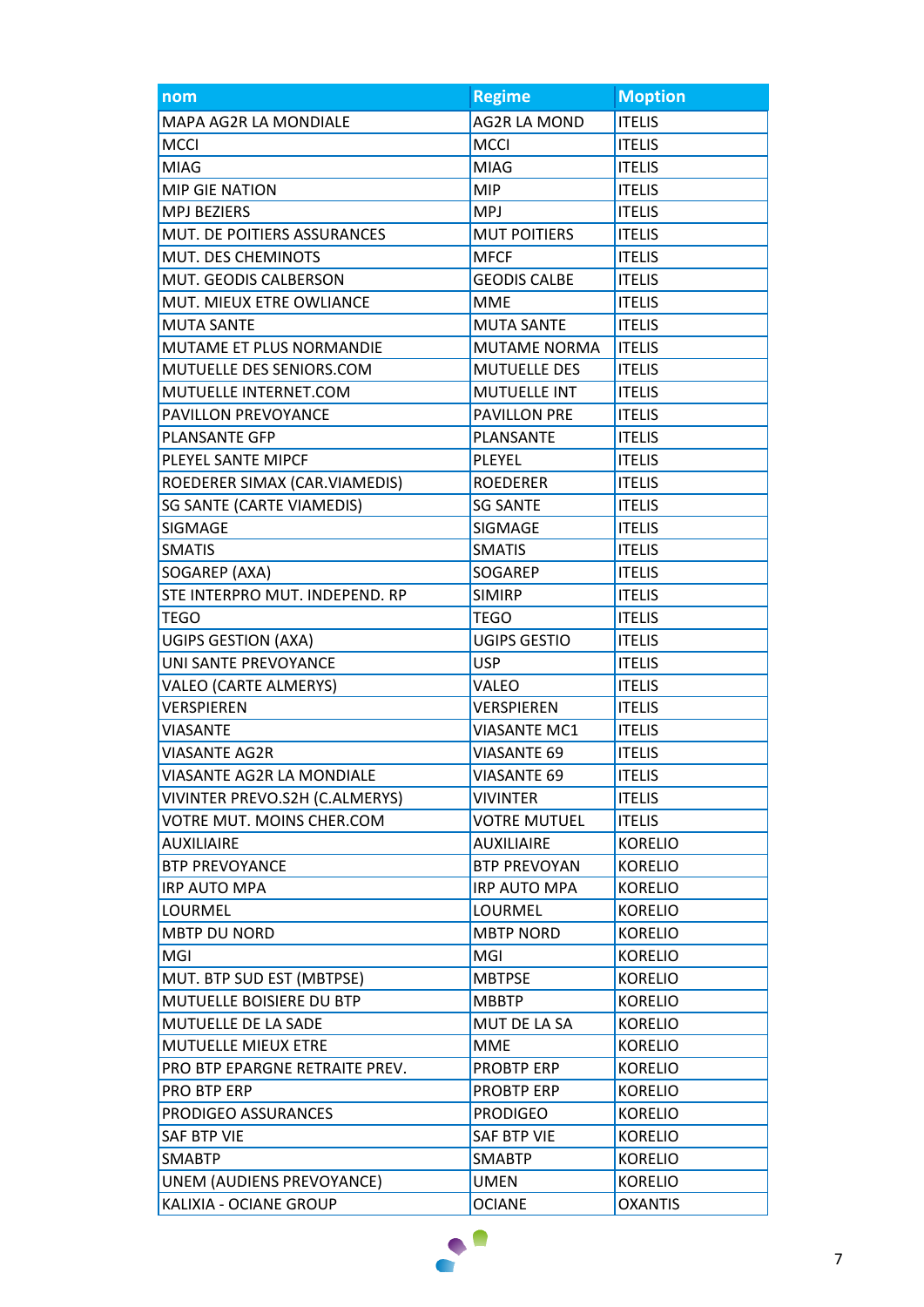| nom                                | <b>Regime</b>       | <b>Moption</b>      |
|------------------------------------|---------------------|---------------------|
| KALIXIA - MUT. GEST. SAFRAN        | SAFRAN              | <b>OXANTIS HARM</b> |
| KALIXIA - MUTUELLE OCIANE          | <b>OCIANE</b>       | <b>OXANTIS HARM</b> |
| <b>AIAC</b>                        | <b>AIAC</b>         | <b>SP SANTE</b>     |
| <b>APRIA RSA</b>                   | <b>APRIA RSA</b>    | <b>SP SANTE</b>     |
| <b>AVIVA</b>                       | <b>AVIVA</b>        | <b>SP SANTE</b>     |
| AXA SOGAREP                        | SOGAREP             | <b>SP SANTE</b>     |
| <b>BALOO (DELTA ASSURANCES)</b>    | <b>BALOO DELTA</b>  | <b>SP SANTE</b>     |
| BCAC BUR. COM. ASSUR. COLLEC.      | <b>BCAC</b>         | <b>SP SANTE</b>     |
| <b>CGRM</b>                        | <b>CGRM</b>         | <b>SP SANTE</b>     |
| COLLECTEAM                         | COLLECTEAM          | <b>SP SANTE</b>     |
| <b>DSC AXA FRANCE</b>              | AXA                 | <b>SP SANTE</b>     |
| <b>GEREP</b>                       | <b>GEREP</b>        | <b>SP SANTE</b>     |
| <b>GESTASSUR (EX APCI GESTION)</b> | <b>APCI GESTION</b> | <b>SP SANTE</b>     |
| GR. INTERET ECO PREVO. SOCIALE     | <b>GIEPS</b>        | <b>SP SANTE</b>     |
| <b>GRAS SAVOYE</b>                 | <b>GRAS SAVOYE</b>  | <b>SP SANTE</b>     |
| <b>HELIUM</b>                      | <b>HELIUM</b>       | <b>SP SANTE</b>     |
| <b>IPECA</b>                       | <b>IPECA</b>        | <b>SP SANTE</b>     |
| LA MUTUELLE VERTE APRIA SA         | <b>APRIA RSA</b>    | <b>SP SANTE</b>     |
| <b>MACSF</b>                       | <b>MACSF</b>        | <b>SP SANTE</b>     |
| <b>MGPS</b>                        | <b>MGPS</b>         | <b>SP SANTE</b>     |
| <b>MILTIS APRIA RSA</b>            | <b>MILTIS</b>       | <b>SP SANTE</b>     |
| MUT. DE POITIERS ASSURANCES        | <b>MUT POITIERS</b> | <b>SP SANTE</b>     |
| MUT. EUROPE APRIA RSA              | <b>MUT EUROPE</b>   | <b>SP SANTE</b>     |
| MUT. INTERPRO. PREV. APRIA SA      | <b>MIP</b>          | <b>SP SANTE</b>     |
| <b>OWLIANCE TELERGOS</b>           | OWLIANCE            | <b>SP SANTE</b>     |
| <b>SG SANTE</b>                    | <b>SG SANTE</b>     | <b>SP SANTE</b>     |
| SIGMAGE                            | SIGMAGE             | <b>SP SANTE</b>     |
| SOC. FRANCAISE DE PREVENTION       | <b>SFP</b>          | <b>SP SANTE</b>     |
| <b>SPVIE CGRM</b>                  | <b>CGRM</b>         | <b>SP SANTE</b>     |
| UGIPS GESTION (AXA)                | UGIPS GESTIO        | <b>SP SANTE</b>     |
| UNI SANTE PREVOYANCE               | <b>USP</b>          | <b>SP SANTE</b>     |
| ABELA CPMS                         | <b>CPMS</b>         | <b>VIAMEDIS</b>     |
| <b>ADOHA ASSURANCES</b>            | <b>ADOHA</b>        | <b>VIAMEDIS</b>     |
| <b>ADP COURTAGE</b>                | <b>ADP COURTAGE</b> | <b>VIAMEDIS</b>     |
| AGEO                               | AGEO                | <b>VIAMEDIS</b>     |
| AGGEMA                             | AGGEMA              | <b>VIAMEDIS</b>     |
| <b>AGPM SANTE</b>                  | AGPM                | <b>VIAMEDIS</b>     |
| <b>AGPM SANTE TEGO</b>             | <b>AGPM SANTE</b>   | <b>VIAMEDIS</b>     |
| AGRICA PREVOYANCE CETIM            | AGRICA              | <b>VIAMEDIS</b>     |
| <b>ALMUTRA</b>                     | <b>MUT ALMUTRA</b>  | <b>VIAMEDIS</b>     |
| <b>AMELLIS MUTUELLE</b>            | <b>AMELLIS</b>      | <b>VIAMEDIS</b>     |
| <b>AON HEWITT</b>                  | <b>AON</b>          | <b>VIAMEDIS</b>     |
| APRIL ENTREP. PREV.                | <b>APRIL</b>        | <b>VIAMEDIS</b>     |
| <b>APRIL ENTREPRISE</b>            | APRIL               | <b>VIAMEDIS</b>     |
| APRIL SANTE PREVOY.                | <b>APRIL</b>        | <b>VIAMEDIS</b>     |
| <b>ASCORE GESTION</b>              | <b>ASCORE</b>       | <b>VIAMEDIS</b>     |
| <b>ASP AGLAE GESTION</b>           | AGLAE               | <b>VIAMEDIS</b>     |
| ASSU 2000                          | <b>ASSU 2000</b>    | <b>VIAMEDIS</b>     |
| <b>AVENIR MUTUELLE</b>             | <b>AVENIR SANTE</b> | <b>VIAMEDIS</b>     |

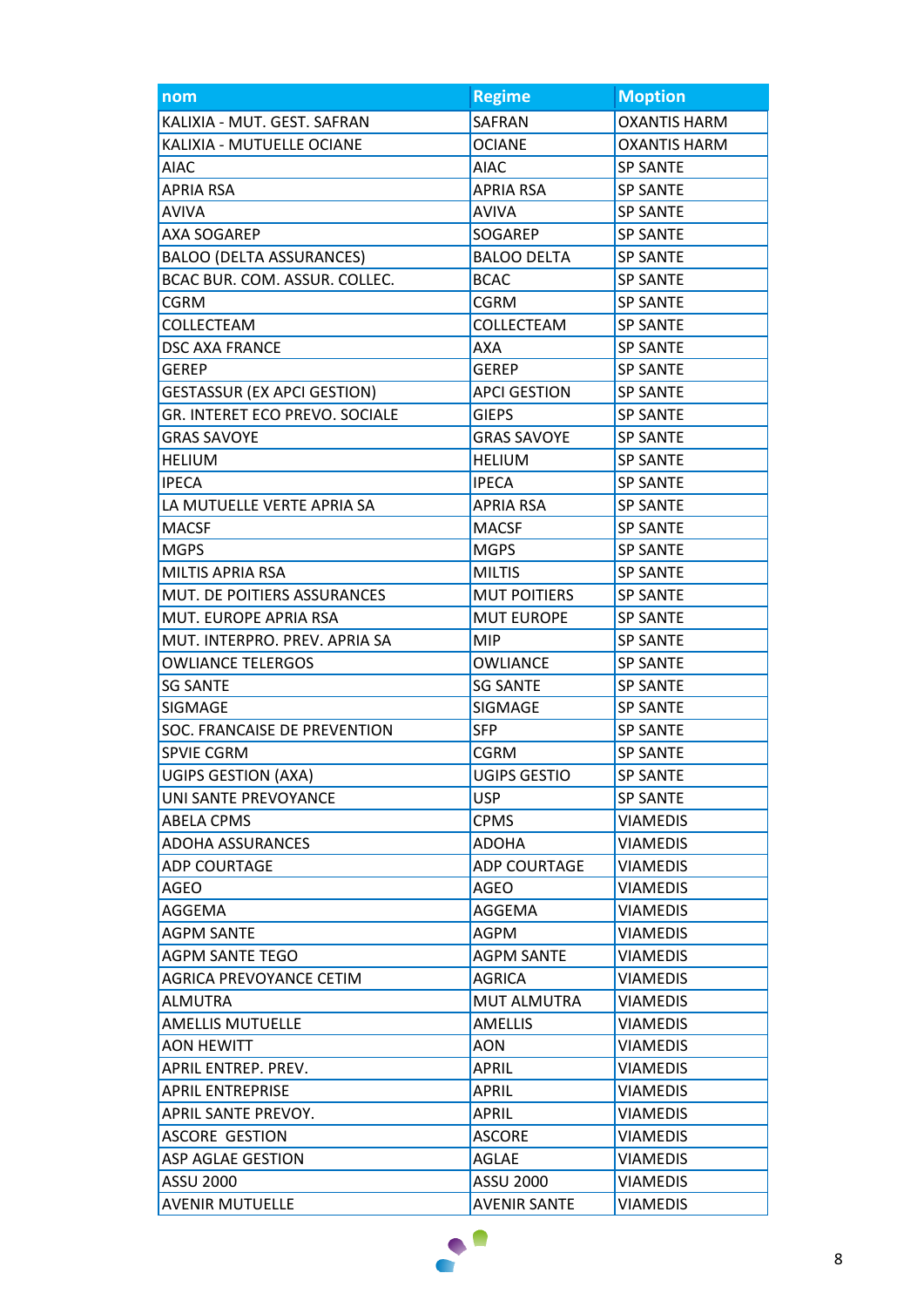| nom                            | <b>Regime</b>       | <b>Moption</b>  |
|--------------------------------|---------------------|-----------------|
| <b>AVILOG SOLUTIONS</b>        | <b>AVILOG</b>       | <b>VIAMEDIS</b> |
| <b>BCC</b>                     | <b>BCC</b>          | <b>VIAMEDIS</b> |
| <b>CABINET DIOT</b>            | <b>DIOT</b>         | <b>VIAMEDIS</b> |
| <b>CCMO MUTUELLE</b>           | <b>CCMO</b>         | <b>VIAMEDIS</b> |
| <b>CERGAP</b>                  | <b>CERGAP</b>       | <b>VIAMEDIS</b> |
| <b>CETIM</b>                   | <b>CETIM</b>        | <b>VIAMEDIS</b> |
| CETIM APRIL SOLUTIONS ENTREPR. | <b>CETIM</b>        | <b>VIAMEDIS</b> |
| <b>CGRM</b>                    | <b>CGRM</b>         | <b>VIAMEDIS</b> |
| <b>CGRM SPVIE</b>              | <b>CGRM</b>         | <b>VIAMEDIS</b> |
| <b>COGEVIE</b>                 | <b>COGEVIE</b>      | <b>VIAMEDIS</b> |
| COLLECTEAM                     | COLLECTEAM          | <b>VIAMEDIS</b> |
| CPMS ABELA MGD                 | <b>CPMS</b>         | <b>VIAMEDIS</b> |
| CRP CPE CRC                    | <b>CRP</b>          | <b>VIAMEDIS</b> |
| <b>CUBE ASSURANCE</b>          | <b>CUBE ASSURAN</b> | <b>VIAMEDIS</b> |
| EURO ASSUR. ONE UP             | <b>EURO ASSURAN</b> | <b>VIAMEDIS</b> |
| <b>GAN</b>                     | <b>GAN</b>          | <b>VIAMEDIS</b> |
| <b>GESTASSUR APC</b>           | <b>GESTASSUR</b>    | <b>VIAMEDIS</b> |
| <b>GESTASSUR GFC</b>           | <b>GESTASSUR</b>    | <b>VIAMEDIS</b> |
| GR. PASTEUR MUTUA.             | <b>GPMA</b>         | <b>VIAMEDIS</b> |
| <b>GRAS SAVOYE</b>             | <b>GRAS SAVOYE</b>  | <b>VIAMEDIS</b> |
| <b>GRAS SAVOYE NORD</b>        | <b>GRAS SAVOYE</b>  | <b>VIAMEDIS</b> |
| <b>HELIUM</b>                  | <b>HELIUM</b>       | <b>VIAMEDIS</b> |
| <b>HEMOS SANTE</b>             | <b>HEMOS</b>        | <b>VIAMEDIS</b> |
| <b>HENNER GMC</b>              | <b>GMC</b>          | <b>VIAMEDIS</b> |
| <b>IDENTITE MUTUELLE</b>       | <b>IDENTITE MUT</b> | <b>VIAMEDIS</b> |
| <b>IGA GESTION</b>             | <b>GSP</b>          | <b>VIAMEDIS</b> |
| KALIXIA - AGGEMA               | AGGEMA              | <b>VIAMEDIS</b> |
| KALIXIA - AMELLIS MUTUELLE     | <b>AMELLIS</b>      | <b>VIAMEDIS</b> |
| KALIXIA - AON HEWITT           | <b>AON</b>          | <b>VIAMEDIS</b> |
| KALIXIA - AVENIR MUTUELLE      | AVENIR MUT          | <b>VIAMEDIS</b> |
| KALIXIA - AVENIR SANTE MUTUEL. | <b>AVENIR SANTE</b> | <b>VIAMEDIS</b> |
| KALIXIA - AVILOG SOLUTIONS     | AVILOG              | <b>VIAMEDIS</b> |
| KALIXIA - CABINET DIOT         | <b>DIOT</b>         | <b>VIAMEDIS</b> |
| KALIXIA - CGRM                 | CGRM                | VIAMEDIS        |
| KALIXIA - GRAS SAVOYE SA       | <b>GRAS SAVOYE</b>  | <b>VIAMEDIS</b> |
| KALIXIA - HELIUM               | <b>HELIUM</b>       | <b>VIAMEDIS</b> |
| KALIXIA - HEMOS SANTE          | <b>HEMOS</b>        | <b>VIAMEDIS</b> |
| KALIXIA - INTERGRP. D'ENTRAIDE | <b>MIE</b>          | <b>VIAMEDIS</b> |
| KALIXIA - LA MUTUELLE GENERALE | <b>LMG</b>          | <b>VIAMEDIS</b> |
| KALIXIA - ORG. SOCIAUX CENTRE  | <b>MUROS CENTRE</b> | VIAMEDIS        |
| KALIXIA - ORYS SANTE           | <b>ORYS SANTE</b>   | <b>VIAMEDIS</b> |
| KALIXIA - PERSONNEL BP DU SUD  | <b>MBPS</b>         | <b>VIAMEDIS</b> |
| KALIXIA - PLANSANTE            | PLANSANTE           | <b>VIAMEDIS</b> |
| KALIXIA - ROEDERER             | <b>ROEDERER</b>     | <b>VIAMEDIS</b> |
| KALIXIA - UNC GESTION          | <b>UNC</b>          | <b>VIAMEDIS</b> |
| KALIXIA - VERSPIEREN           | VERSPIEREN          | <b>VIAMEDIS</b> |
| KALIXIA - VIASANTE             | <b>VIASANTE 69</b>  | <b>VIAMEDIS</b> |
| KALIXIA - VIVINTER PREVOYANCE  | VIVINTER            | <b>VIAMEDIS</b> |
| LA MUT. DU CHAMPAG.            | MUTUELLE DU         | <b>VIAMEDIS</b> |